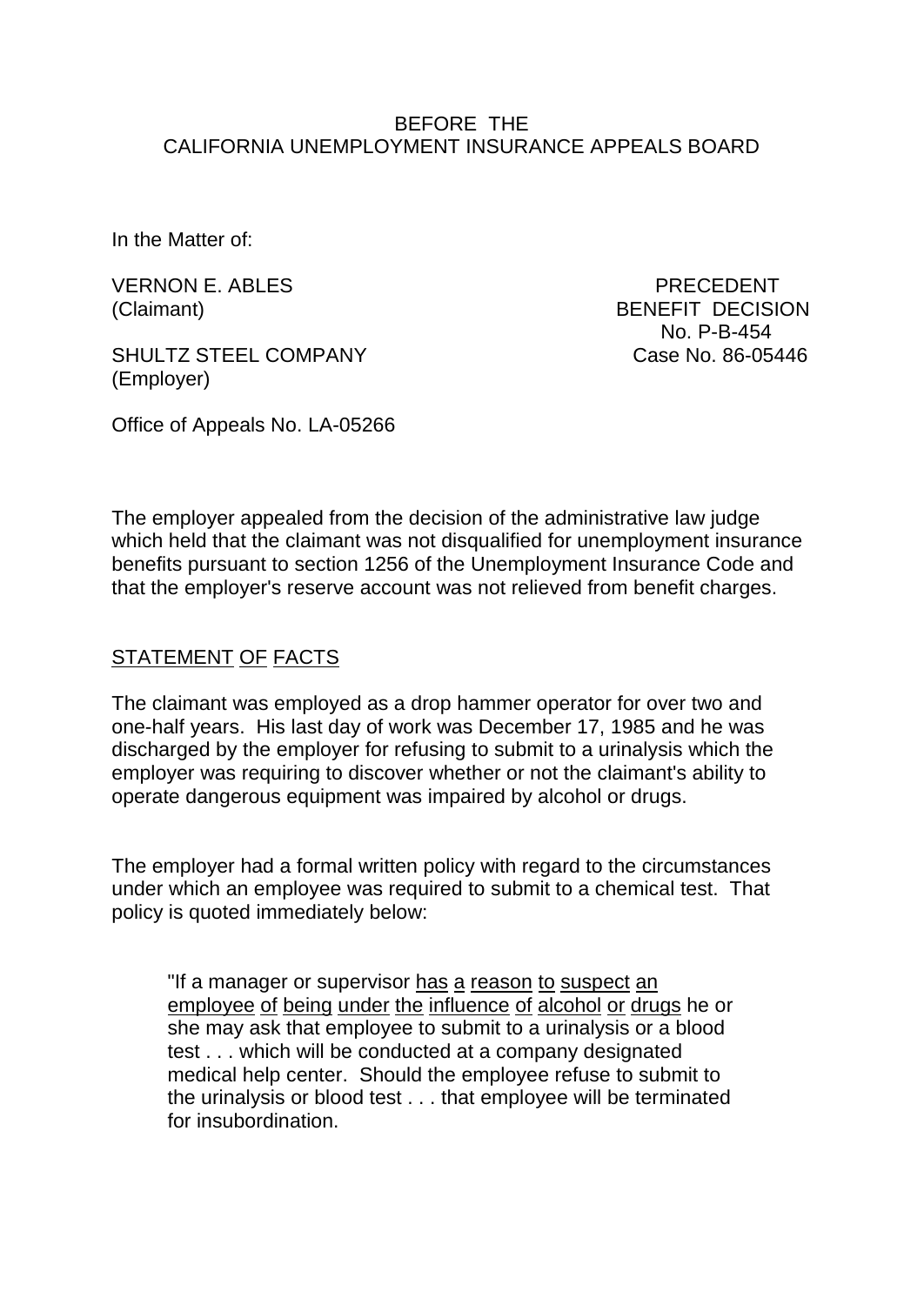"If results of the urinalysis or blood test . . . show a positive presence of alcohol or controlled substance, the employee will be suspended for one week without pay on the first offense. In addition three unannounced drug or alcohol screen tests of the same nature will be required within a six-month period following the first incident." (Emphasis added.)

\* \* \*

The claimant was aware of the employer's policy with regard to drug testing.

On the claimant's final day at work he arrived shortly before he was due at his work station. He had forgotten the key to his locker, and, rather than secure entrance to his locker from a security person, the claimant chose to forcibly break into his locker. Shortly thereafter, the security manager, having noticed the claimant's locker had been broken into, approached the claimant at the work station and inquired about the damaged locker. The claimant explained the circumstances leading to his breaking into the locker. Describing this conversation in a document written later that day, the Security Manager asserted, "The claimant's head moved from side to side and while doing so, I couldn't seem to get straight eye-to-eye contact with Vern [the claimant] most of the time. When I was able to look him in the eyes, I noticed that the pupils of his eyes were dilated, and that the whites of his eyes were slightly red. His eyes also appeared to be glazed. Vern's speech seemed to be slightly slurred. . . ."

Following these observations the security manager relayed his concerns about the claimant's physical condition to the Human Resources Manager. The Human Resources Manager, the Security Manager, and the claimant's immediate supervisor approached the claimant. When it became apparent that the three managers were concerned about the claimant's ability to work safely the claimant became verbally abusive and made obscene and profane comments to the Security Manager.

The Security Manager spoke to the claimant about his concern that the claimant may be under the influence of a substance which might impair the claimant's ability to work safely. The claimant's immediate supervisor stated that he had observed the claimant working earlier during the morning and felt the claimant to be in good working condition. The supervisor said the claimant was his "best hammer operator" and that he (the supervisor) would take responsibility for anything that would happen that day.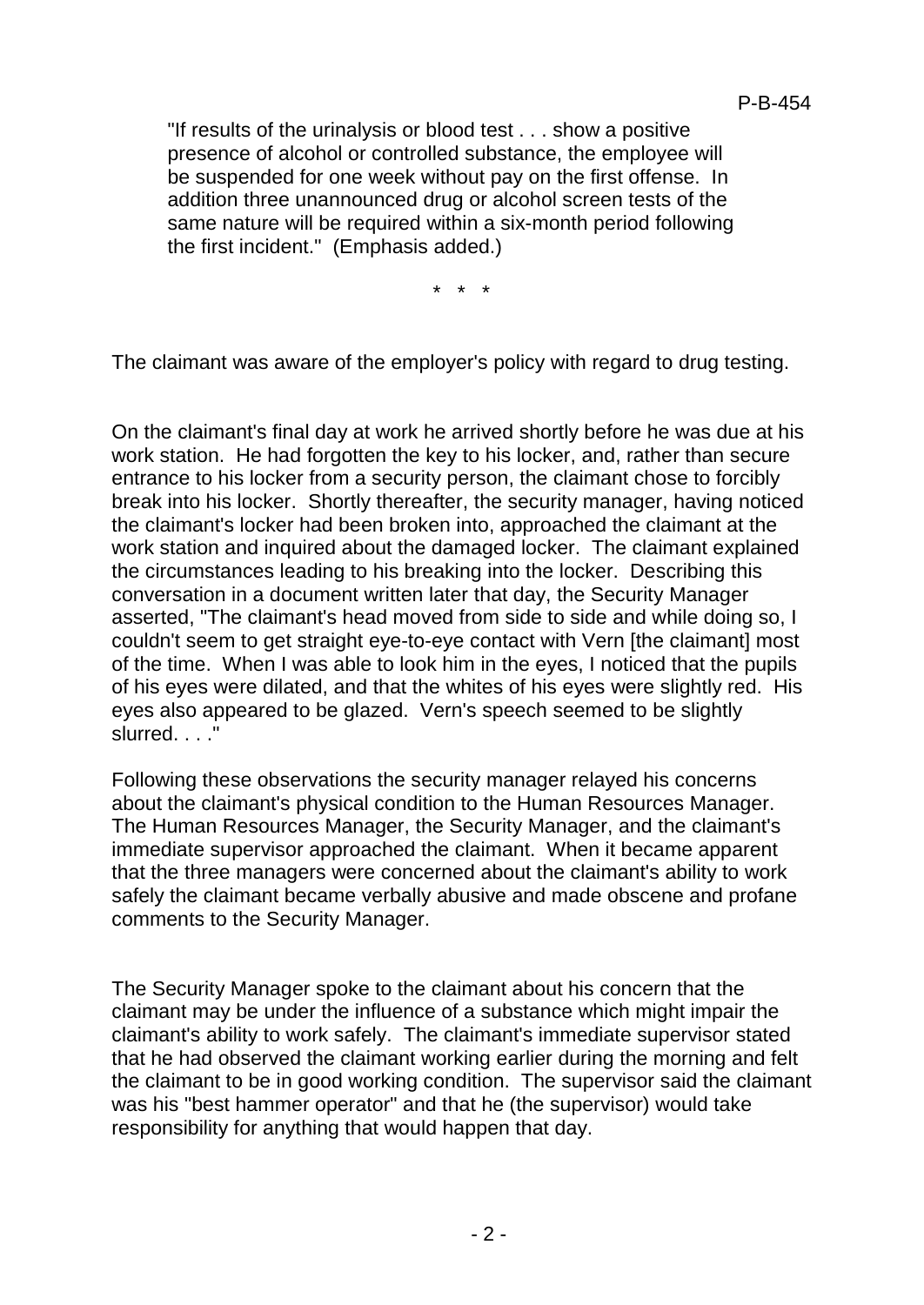The claimant refused to take any chemical test. On a prior occasion the claimant had been required by the employer to take a chemical test and the test had come back negative. The claimant believed the employer was unreasonably requiring him to take the test because on a prior occasion his brother, while previously employed by the employer, had a test which showed positive for marijuana and cocaine.

Subsequently the claimant went to his locker and changed out of his uniform. At that point the Human Resources Manager again approached the claimant and assured the claimant that even if he showed positive on the test he would not be terminated but that the employer would work with the claimant with regard to any substance abuse problem the claimant might have. At the same time the claimant was specifically informed that he was required to take a test prior to performing any more work for the employer. The claimant refused to take the test and left the premises.

On December 19, 1985, the claimant appeared at the employer's premises and was again informed that he would be required to take a chemical test before resuming work. The claimant refused and left the employer's premises. On December 20, the claimant after reporting to work was informed that he must take the test. Once again the claimant refused. At this point the employer discharged the claimant.

Later that day the claimant returned to the employer's premises in what the employer regarded as an intoxicated condition and volunteered to take the test. At this point the employer informed the claimant that his job was terminated and the opportunity to take the test was past.

# REASONS FOR DECISION

Section 1256, California Unemployment Insurance Code, provides that a claimant discharged for misconduct connected with his or her most recent work is disqualified for benefits. Sections 1030 and 1032 of the code provide that the employer's reserve account may be relieved of charged if the claimant was discharged for misconduct.

In Appeals Board Decision No. P-B-3, citing Maywood Glass Company v. Stewart, 170 Cal.App. 2d 719, the California Unemployment Insurance Appeals Board defined misconduct as a wilful, substantial breach of a material duty owed the employer which tends to damage the employer's interests.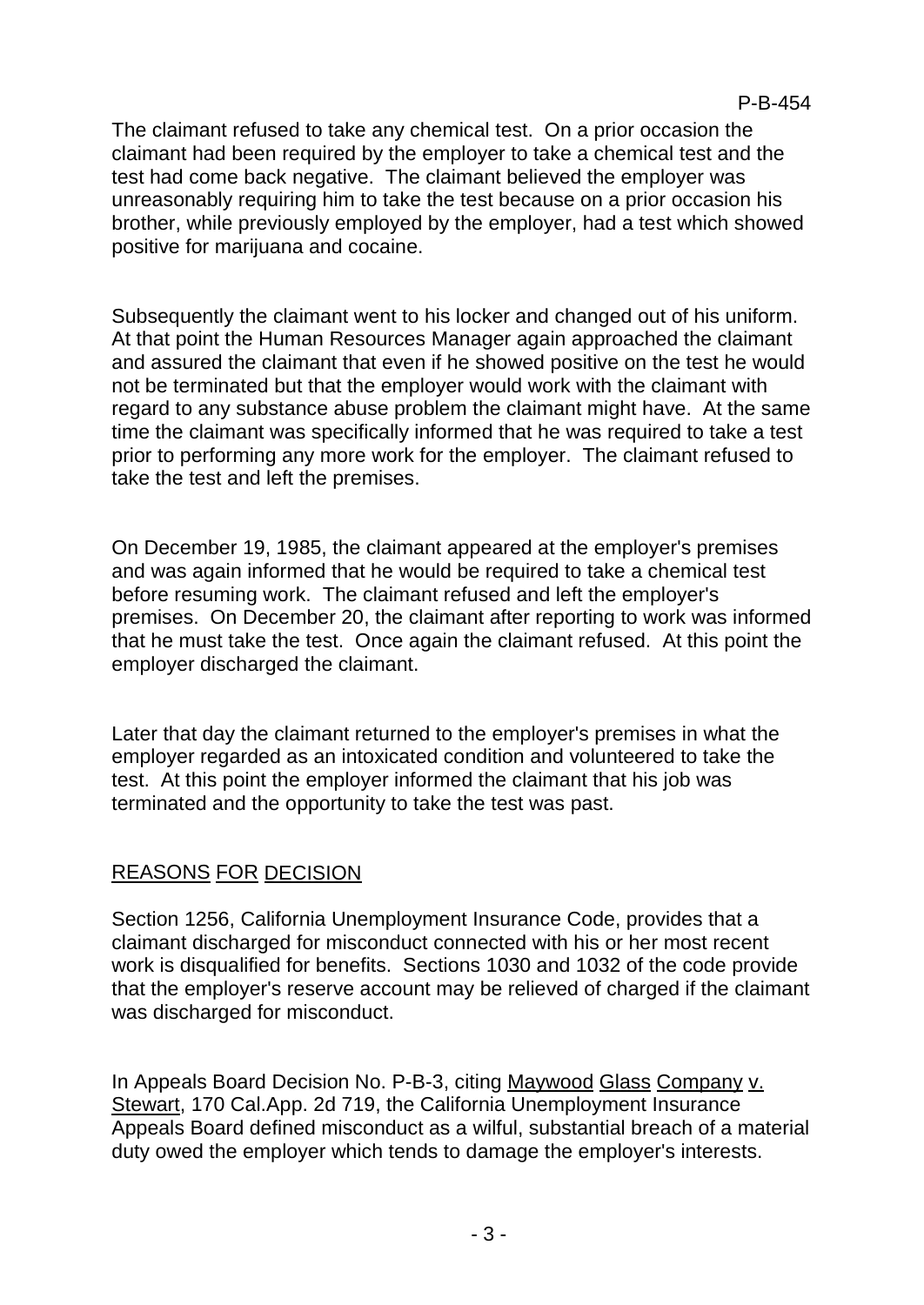The issue in this case is whether the refusal to allow a drug test will be considered a breach of material duty owed the employer. In considering this we recognize that the claimant and the employer have obligations under the Labor Code. Section 2856 of that code provides that employees shall substantially comply with the directions of the employer unless obedience is impossible, unlawful, or imposes a new and unreasonable burden. Section 6400 of that code provides every employer shall provide a place of employment which is safe and healthful to its employees, while section 6401 mandates that every employer adopt practices, means, methods, operations and processes which are reasonably adequate to render a place of employment safe and healthful.

The claimant was employed to perform an activity which was very dangerous and provided a high risk of injury to the claimant himself or others if his abilities should in any way be impaired. Thus, it was crucially important to the claimant's safety and the safety of other employees working for the employer that the employer assure that the claimant and any other persons working at a task as dangerous as the claimant's were at all times in complete control of their physical faculties and free from any influence of drugs or alcohol which might impair their ability to safely perform their tasks.

It was a result of this responsibility that the employer adopted the formal written policy which required drug tests under certain circumstances.

We wish to observe that this is not a case where the employer "randomly" required its employees to submit to a drug test. Rather, in this case the crucial question which we are called upon to resolve is whether or not the employer's requirement that the claimant take a drug test, under all the circumstances that existed at that time, was reasonable. In short, did the employer have reasonable cause or reasonable suspicion to require the claimant to take a drug test?

While no court, federal or state, has yet given a definitive answer to the issues surrounding "drug usage in the workplace," especially in the private sector, a number of courts have examined various aspects of the issues involved in drug testing by public sector employers. These considerations are relevant since we are dealing with a public-provided benefit which cannot be withheld as a result of the demand that the employee waive a constitutional right (e.g., Hobbie v. Unemployment Appeals Commission of Florida (1987), U.S. , King v. California Unemployment Insurance Appeals Board (1972), 25 Cal.App.3d 199).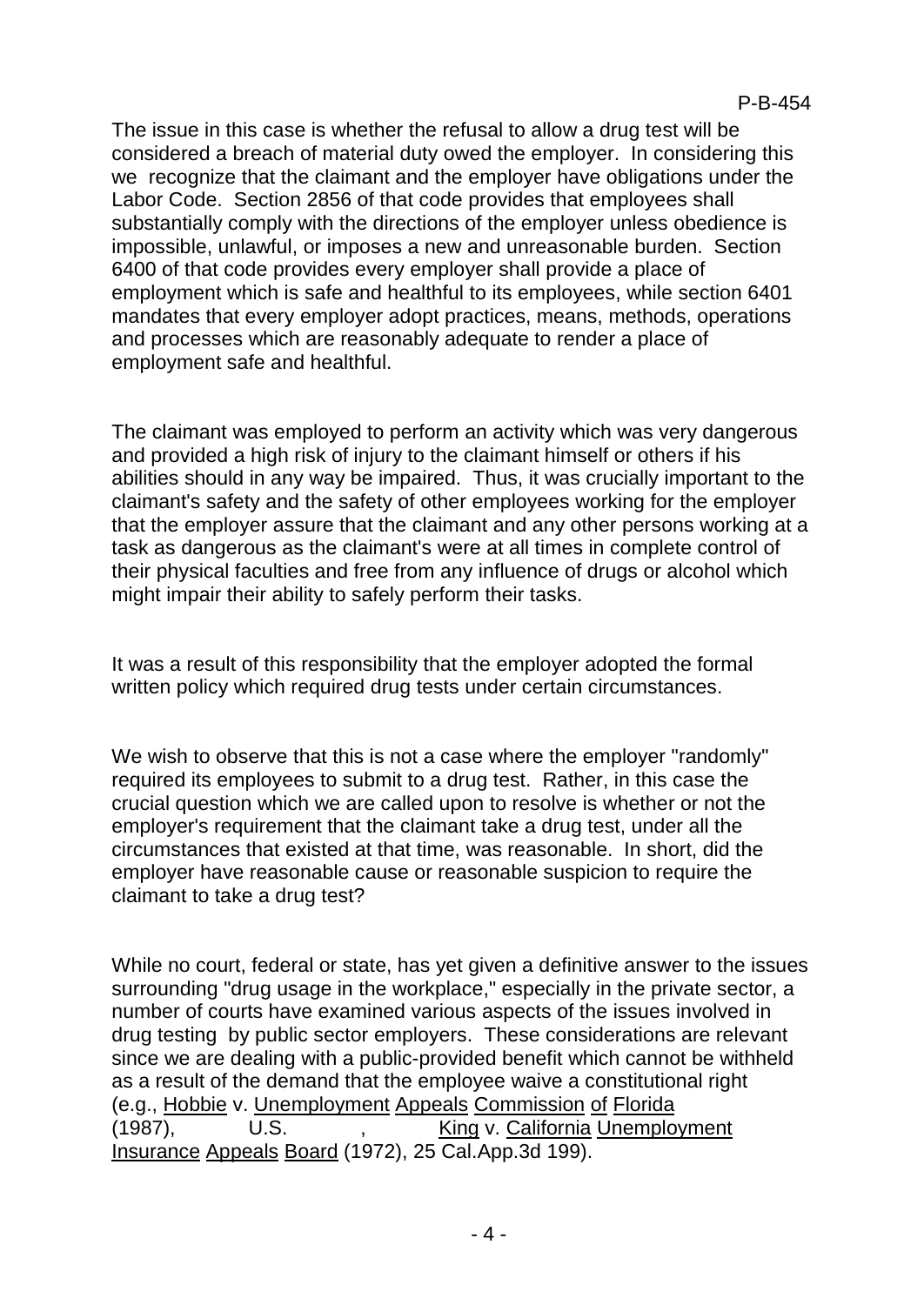In Allen v. City of Marietta, 601 F.Supp. 482 Ga. (1985), a U.S. District Court in Georgia held, first, that a urinalysis test administered to employees was a search within the meaning of the fourth amendment. The court went on to find that where the tests were not for any criminal investigatory purpose but were administered in a purely employment context as part of the government's legitimate inquiry into the use of drugs by employees engaged in extremely hazardous work, the city (employer) has a right to make warrantless searches of its employees for the purpose of determining whether they are abusing drugs which would affect their work with hazardous materials.

In Jones v. McKenzie, 628 F.Supp. 1509 (1986), a U.S. District Court for the District of Columbia held a school bus attendant who had been tested and subsequently discharged for alleged marijuana use had a reasonable expectation of privacy from a mandatory, random urine test which had been administered without any reasonable cause to believe she might be a drug user. The court there contrasted the employee's position with that of other bus drivers, implying that where a substantial risk of harm might flow from impaired ability such a search, as was not permitted in the case of the bus attendant, might otherwise be condoned. In other words, while someone in a nonsensitive position may not be required to submit to a test, the court might condone a test of someone in a sensitive position if there was reasonable suspicion of use. The ultimate result in the case, however, was that the claimant's Fourth Amendment rights, i.e., the right to be free from unreasonable searches, had been violated.

In McDonnell v. Hunter, 612 F.Supp. 1122 (1985), a U.S. District court in Iowa held that a search can be no more intrusive than reasonably necessary and that a strip search which was administered randomly on the basis of a mere generalized suspicion was not justified absent probable cause to suspect the particular employee of illegal drug use. The employees here were guards in a correctional institution. The court in this case went so far as to say that advance consent to future unreasonable searches was not a reasonable condition of employment and public employees cannot be bound by such consent. It was concluded that the government employer may have preemployment or periodically scheduled drug tests but not random tests without probable cause, and that such random tests violate the employee's constitutional guarantees of privacy.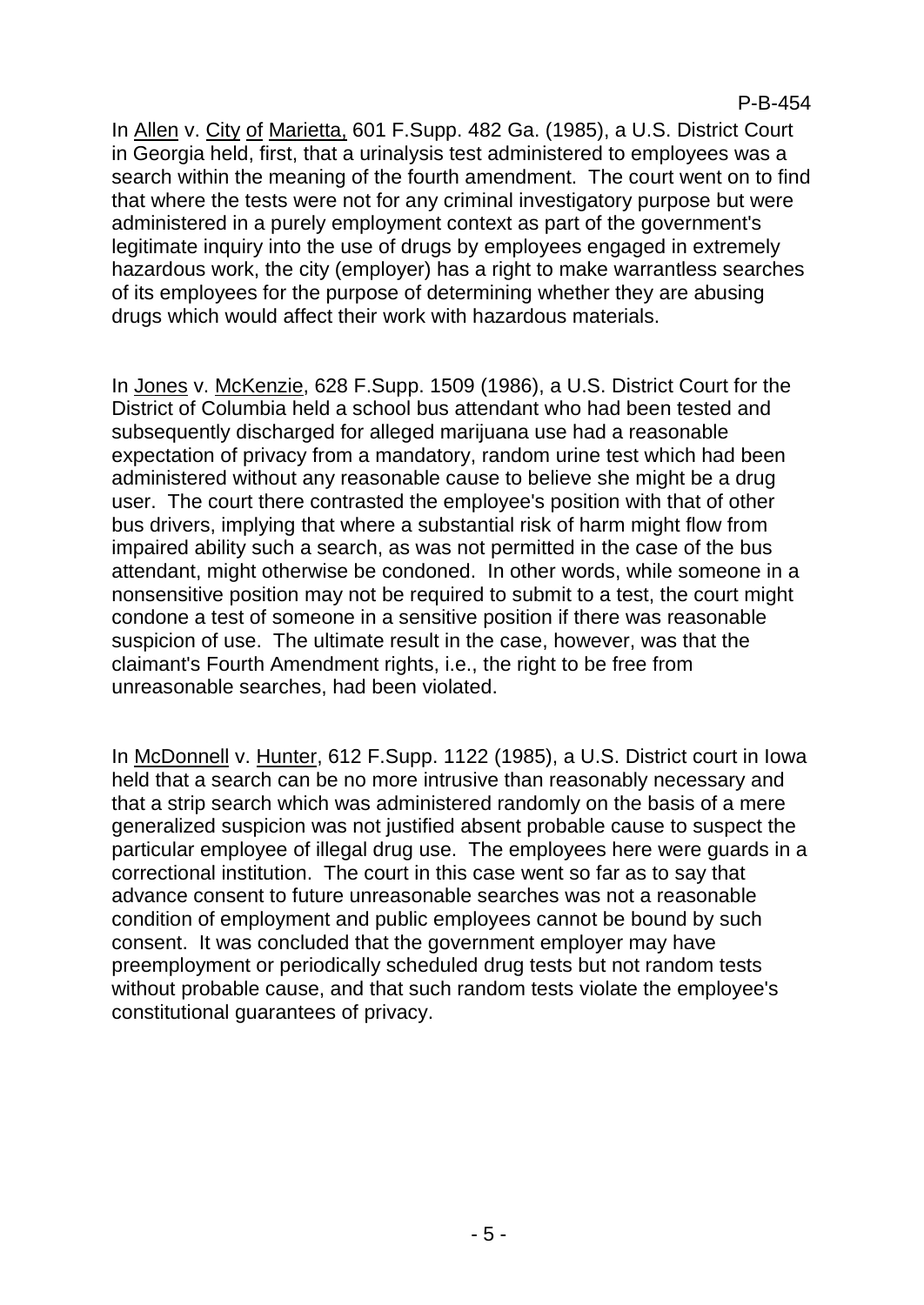In a recent Florida case, City of Palm Bay v. Bauman, 475 So.2d 1322, the court held that a random search was unreasonable, even of persons in "sensitive" positions. The court observed that firefighters' and policemen's duties involved so much potential danger to themselves and the public that the employer has a legitimate concern that they not be users of a controlled substance. Notwithstanding that, the search was found unreasonable unless the urine test was grounded upon reasonable suspicion. Reasonable suspicion was opined to be less than probable cause but something more than "mere suspicion." This court observed that public employees may be legitimately subject to more regulation of their activities than private employees.

What becomes clear from the above is that there is no settled law on the issue, especially with regard to an unemployment insurance context. However, these cases are indicative of how courts have balanced the competing interests involved between legitimate employer concerns and employee rights. Notwithstanding the lack of clear judicial guidance, there does appear to be emerging from the courts that have examined the issue agreement on some things. A urinalysis or blood test is a search and therefore subject to the constraints imposed on the states by the Fourth and Fourteenth Amendments to the Federal Constitution. Both the State Constitution (Article I, Section 1) and the Federal Constitution (through court interpretations) recognize a person's right to privacy.

The cases we have examined, however, would permit some encroachment upon that right to privacy for drug tests providing certain safeguards are met. Preemployment tests would in certain cases be permitted. If the occupation is inherently dangerous, then employee testing will be permitted providing there exists a reasonable suspicion that the particular employee is functioning with impaired ability.

Turning now to the case before us, we are presented with a private employer who has a well-established written policy. The work the claimant was performing involved a high degree of risk to others, should it be performed by a person whose abilities were impaired by drugs or alcohol. The actions of the claimant led to the conclusion on the part of two of the employer's managers that there existed a reasonable suspicion that the claimant may be under the influence of some ability-impairing drug. We think it is important to observe that the standard which governs our examination of whether or not the test required of the claimant was reasonable, is not whether or not the claimant was actually intoxicated or under the influence of an ability-impairing drug but rather, did the employer have reasonable grounds to suspect that the claimant may have been so impaired.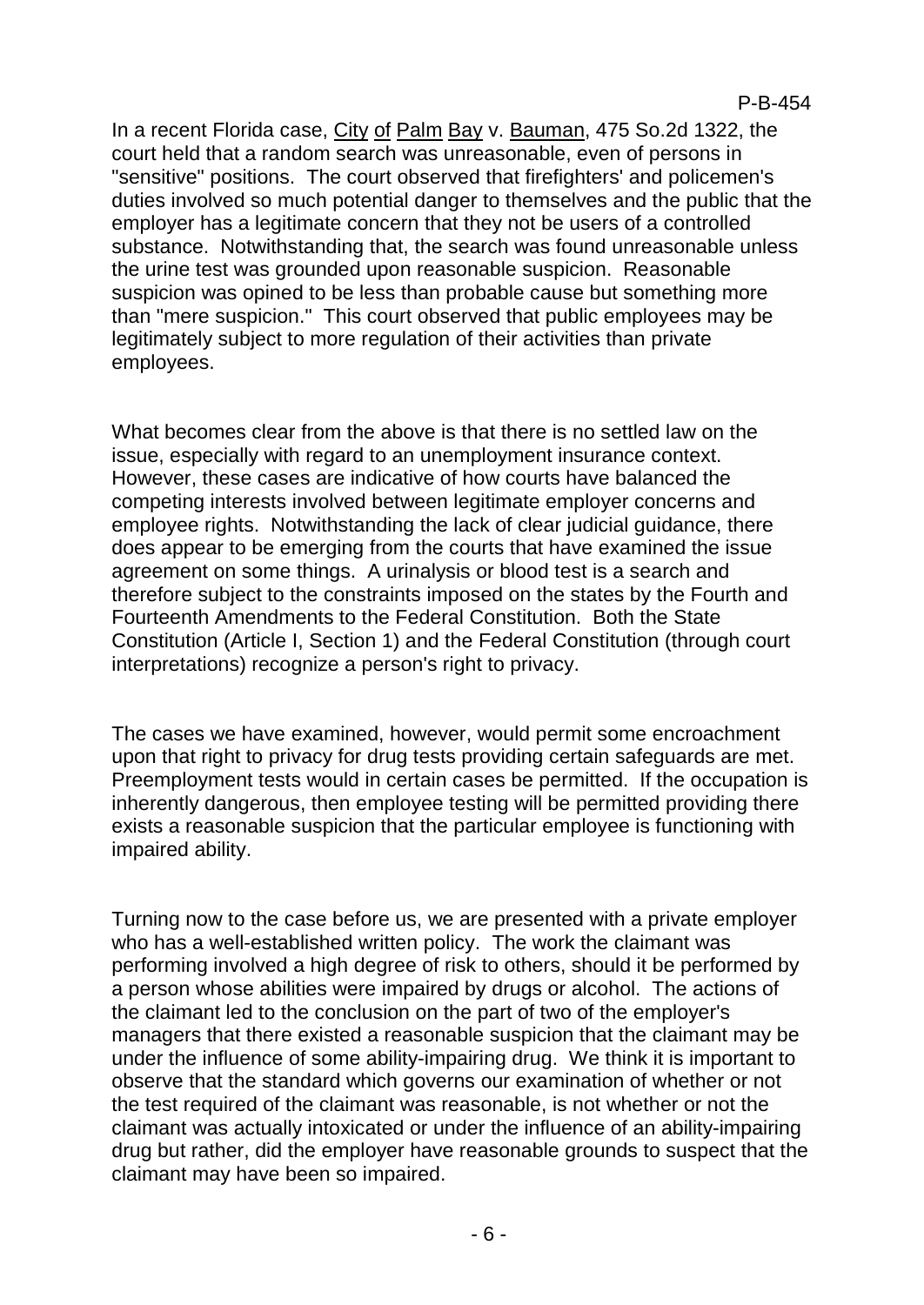Here, the fact that two of the employer's managers entertained such a suspicion leads us to the conclusion that their decision to compel the claimant to take the drug test was reasonable. We thus specifically find that the employer had a reasonable suspicion.

While each individual possesses a right to personal privacy, when an employee is employed in an inherently dangerous occupation where there exists a substantial risk of harm to himself or others, as was the case with the claimant here, such right must yield to the employer's overriding concern for the safety of all employees when there is a reasonable suspicion on the employer's part that an employee may be under the influence of some intoxicant.

Reviewing the facts of this case, it appears that the claimant unnecessarily resorted to violence when he physically broke into a locker. When questioned by the security manager about the incident, the security manager observed a number of different things which reasonably led him to the conclusion that the claimant might be under the influence of some intoxicating drug.

The security manager then went and got the personnel manager and together the two of them with a third person, the claimant's immediate supervisor, approached the claimant. When asked to submit to a drug test the claimant became angry, abusive and insulting and refused to take the test. At this point both the security manager and the personnel manager had a suspicion that the claimant was intoxicated and they consulted with higher management, and then formally instructed the claimant's supervisor to have the claimant take the test. The claimant refused and went to his locker to go home. The personnel manager met the claimant at his locker and explained the company policy, reiterating that even if the claimant were to come out positive on the drug test there would be no termination of employment. The claimant still refused to take the test and left the premises.

On the following day, the claimant went back to the place of employment and was instructed he must take the drug test. The claimant again refused to submit to a test. It was only then that his employment was terminated.

Given this set of circumstances, we think the employer's actions in insisting the claimant submit to the drug test were reasonable. It follows that the claimant's refusal to take the test was unreasonable and insubordinate. His resulting discharge was for misconduct as that term is used in section 1256 of the Unemployment Insurance Code.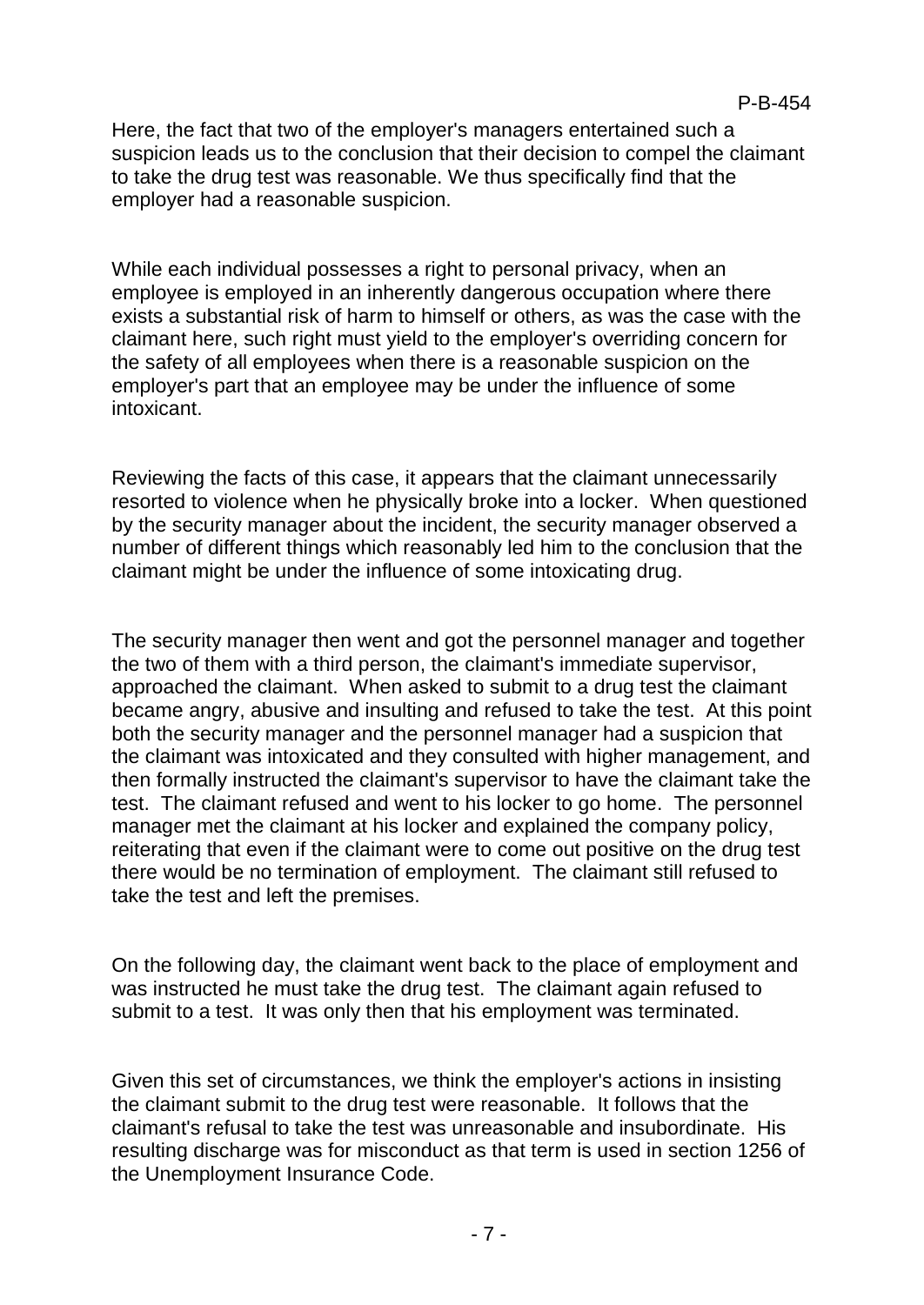### DECISION

The decision of the administrative law judge is reversed. The claimant is disqualified pursuant to section 1256 of the code and the employer's reserve account is relieved from benefit charges.

Sacramento, California, May 7, 1987.

# CALIFORNIA UNEMPLOYMENT INSURANCE APPEALS BOARD

ROBERT L. HARVEY, Chairman

GEORGE E. MEESE

J. RICHARD GLADE

JAMES S. STOCKDALE

CONCURRING IN PART and DISSENTING IN PART (Separate Opinion Attached)

LORETTA A. WALKER

DEBRA A. BERG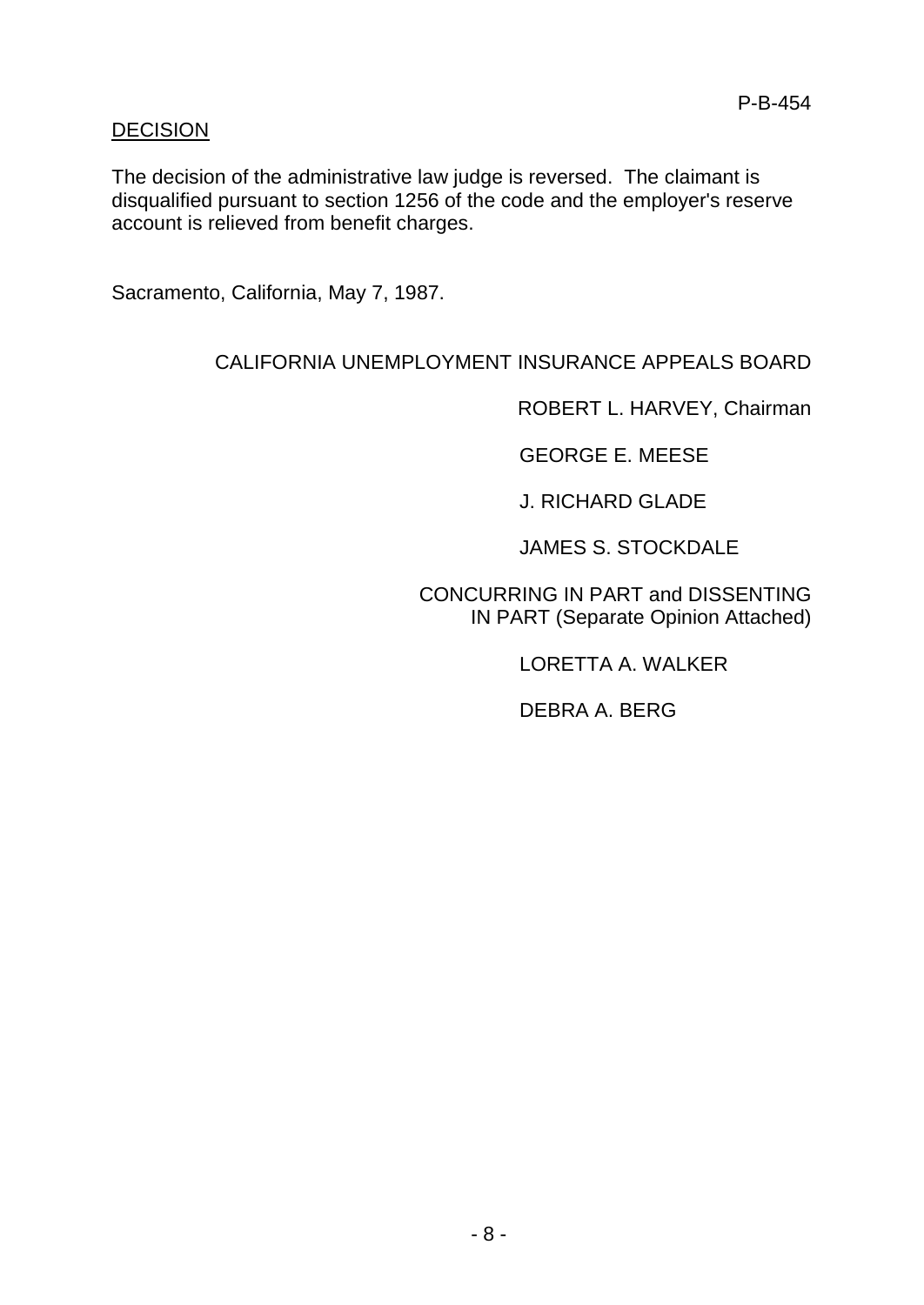## SEPARATE OPINION

We concur in part and dissent in part from the decision of the majority.

Though we are in agreement with what we believe to be the fundamental principle established by this case, for the reasons given below we do not think the particular facts of the case warrant disqualification of this claimant.

We concur with the majority with regard to the following proposition:

Every person possesses a right to personal privacy. However, when an employee is employed in an inherently dangerous occupation where there exists a substantial risk of harm to the employee or others should the employee be working with impaired ability, such right to personal privacy must yield, on occasion, to the employer's overriding concern and responsibility with the safety of its employees and the public at large. One such occasion occurs when there is a reasonable suspicion on the employer's part that an employee may be under the influence of some ability-impairing chemical substance.

When the employer has a reasonable suspicion that the abilities are impaired, the employer may require that the employee submit to testing. In short, drug testing may be compelled only upon reasonable suspicion and only when the employee is involved in an inherently dangerous occupation.

Now, turning to the situation involved with this particular claimant, we do not think it has been established that the employer had a reasonable suspicion to require him to take a chemical test.

First, when the employer's personnel manager originally approached the claimant he did not detect any signs which led him to believe the claimant was under the influence of an intoxicating substance. Next, the security manager was not present at the hearing and thus the evidence with regard to his impressions was not subject to cross-examination. It was this hearsay evidence which was relied on by the majority in their decision. The most significant aspects of this hearsay evidence were directly contradicted by the claimant under oath at the hearing. The claimant's supervisor corroborated the claimant's evidence. The claimant's immediate supervisor, who it would appear was in the best position to evaluate the claimant's physical condition,